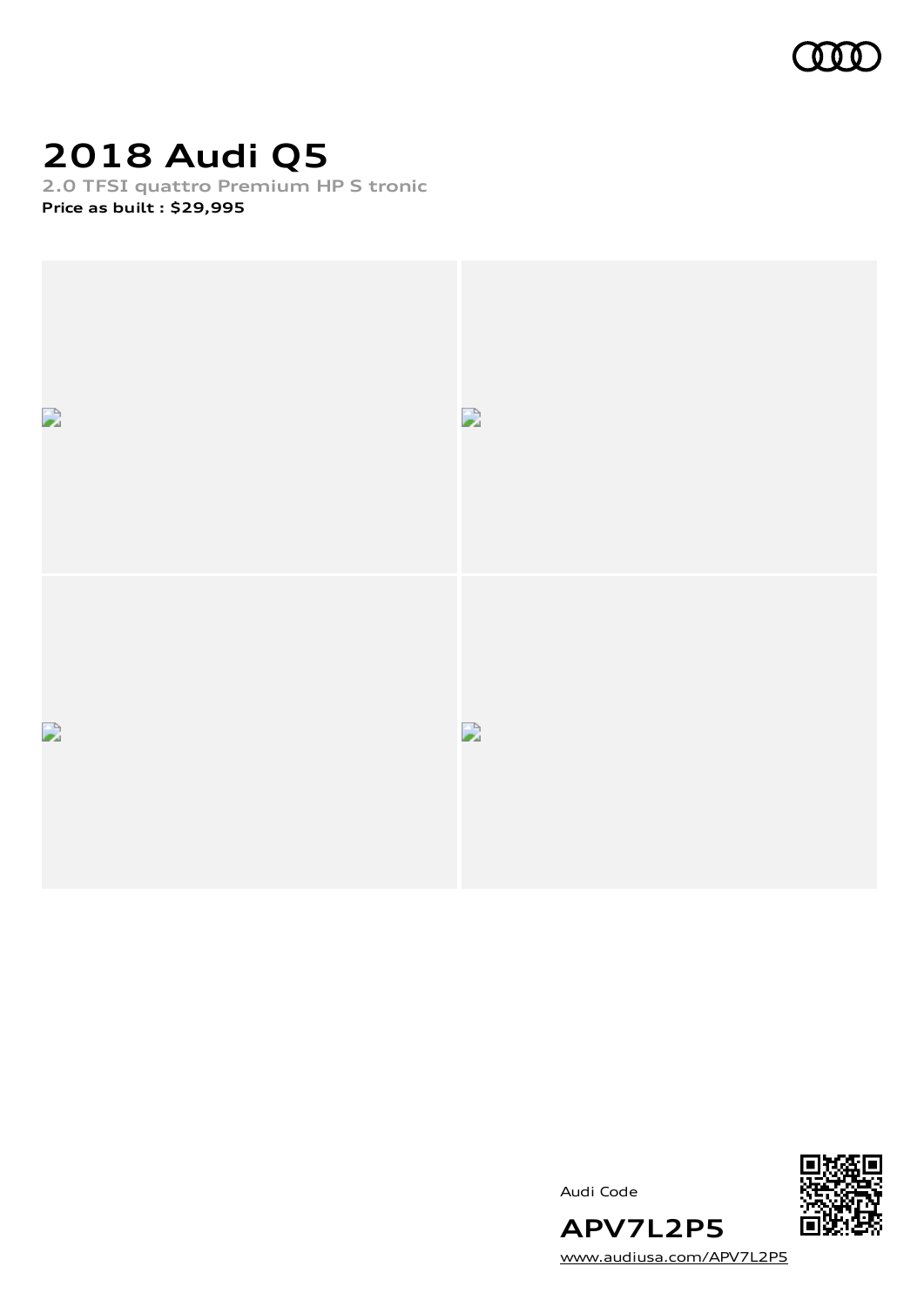#### **Audi 2018 Audi Q5** 2.0 TFSI quattro Premium HP S tronic

**Price as buil[t](#page-11-0)** \$29,995

#### **Exterior colour**

Brilliant Black

### $\overline{\phantom{a}}$

#### **Further Information**

|                 | N٥           |
|-----------------|--------------|
| Mileage         | 43,566 miles |
| Type of vehicle | Used car     |

**Warranty**

### **Interior colour**

| Seats     | <b>Black</b> |
|-----------|--------------|
| Dashboard | Black        |
| Carpet    | Black        |
| Headliner | Gray         |

#### **Audi Code** APV7L2P5

**Your configuration on www.audiusa.com** [www.audiusa.com/APV7L2P5](https://www.audiusa.com/APV7L2P5)

**Commission number** dc68aa2d0a0e09a82f04

#### **Technical Specifications**

| Engine type                  | Four-cylinder                                 |
|------------------------------|-----------------------------------------------|
| stroke                       | Displacement/Bore and 1,984/82.5 x 92.8 cc/mm |
| Torque                       | 273 @ 1,600 - 4,500 lb-ft@rpm                 |
| Top track speed              | 130 mph mph $1$                               |
| Acceleration (0 - 60<br>mph) | 5.9 seconds seconds                           |
| Recommended fuel             | Premium                                       |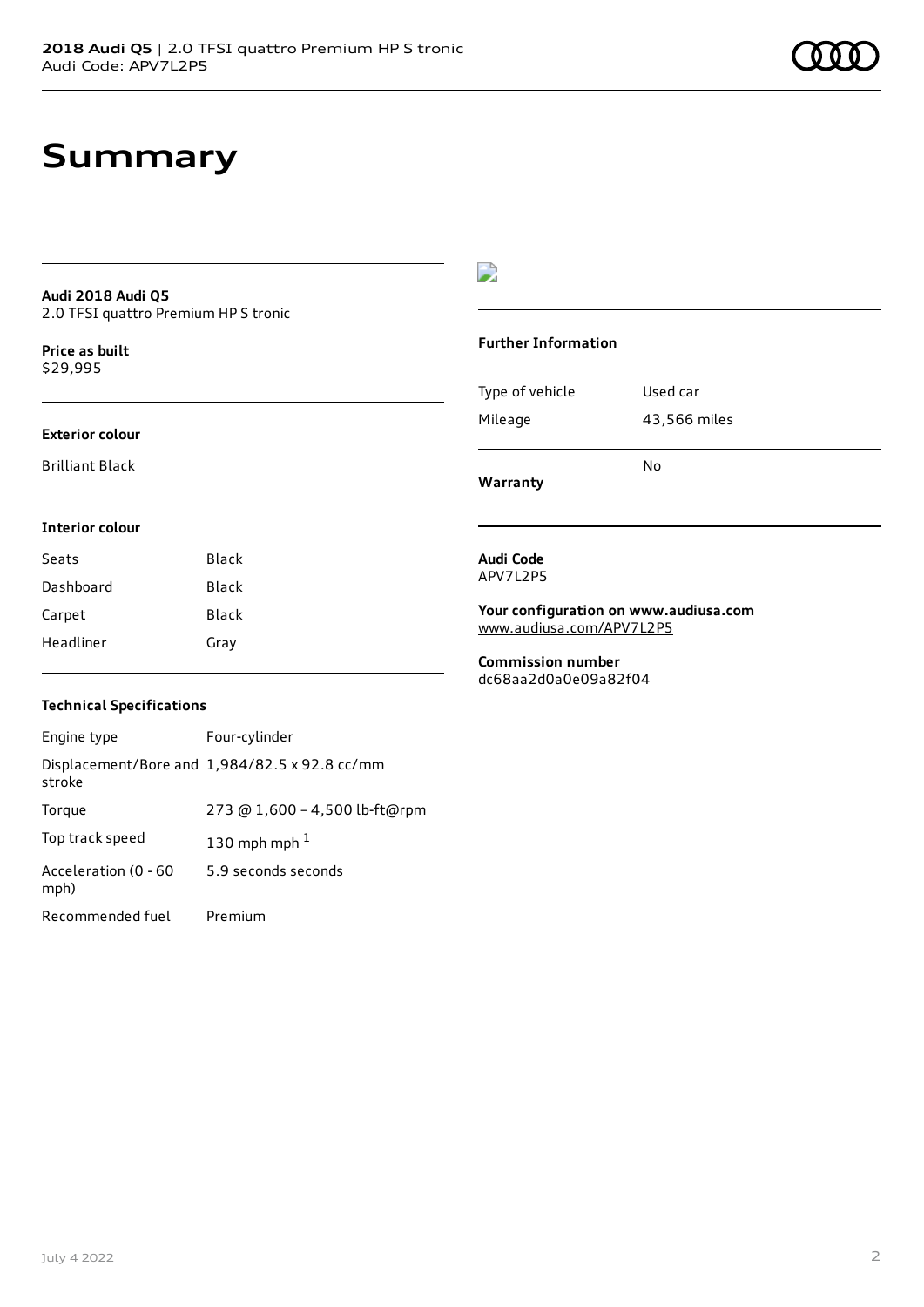# **Equipment**

Brilliant Black

Audi advanced key-keyless start, stop and entry

Power-adjustable, auto-dimming, power-folding, heated exterior side mirrors with memory

Convenience package

Heated front seats

Audi virtual cockpit (12.3" LCD full digital instrument cluster with up to three visual modes: Infotainment and Classic. S, RS and R8 models also offer Sport mode)

MMI® Navigation plus

Audi connect CARE assistance and security services and sixmonth trial subscription to Audi connect PRIME and Audi connect PLUS online services

MMI® Radio plus with ten speakers and single CD player with MP3 playback capability





### **(1/2)**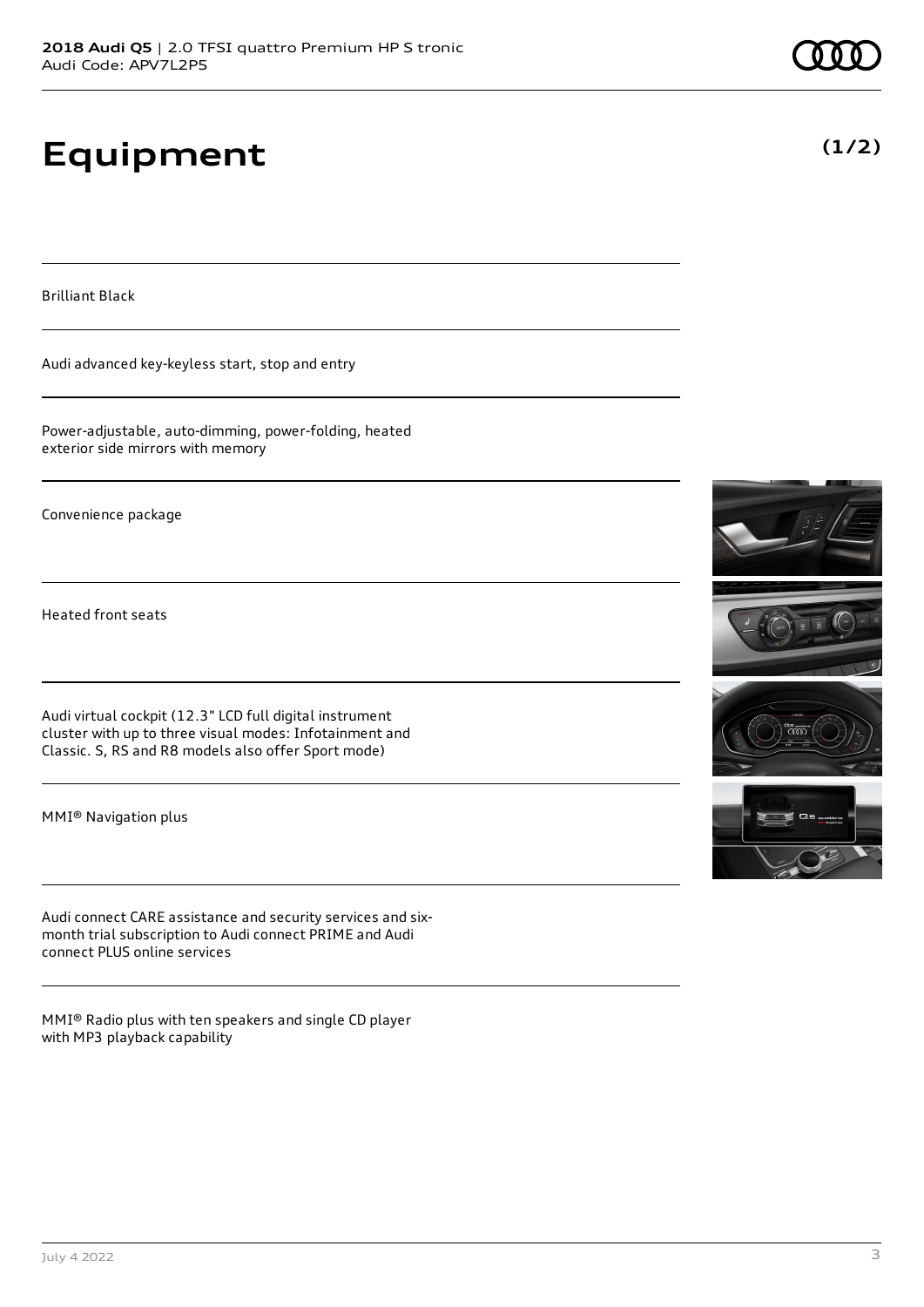## **Equipment**

SiriusXM® Satellite Radio



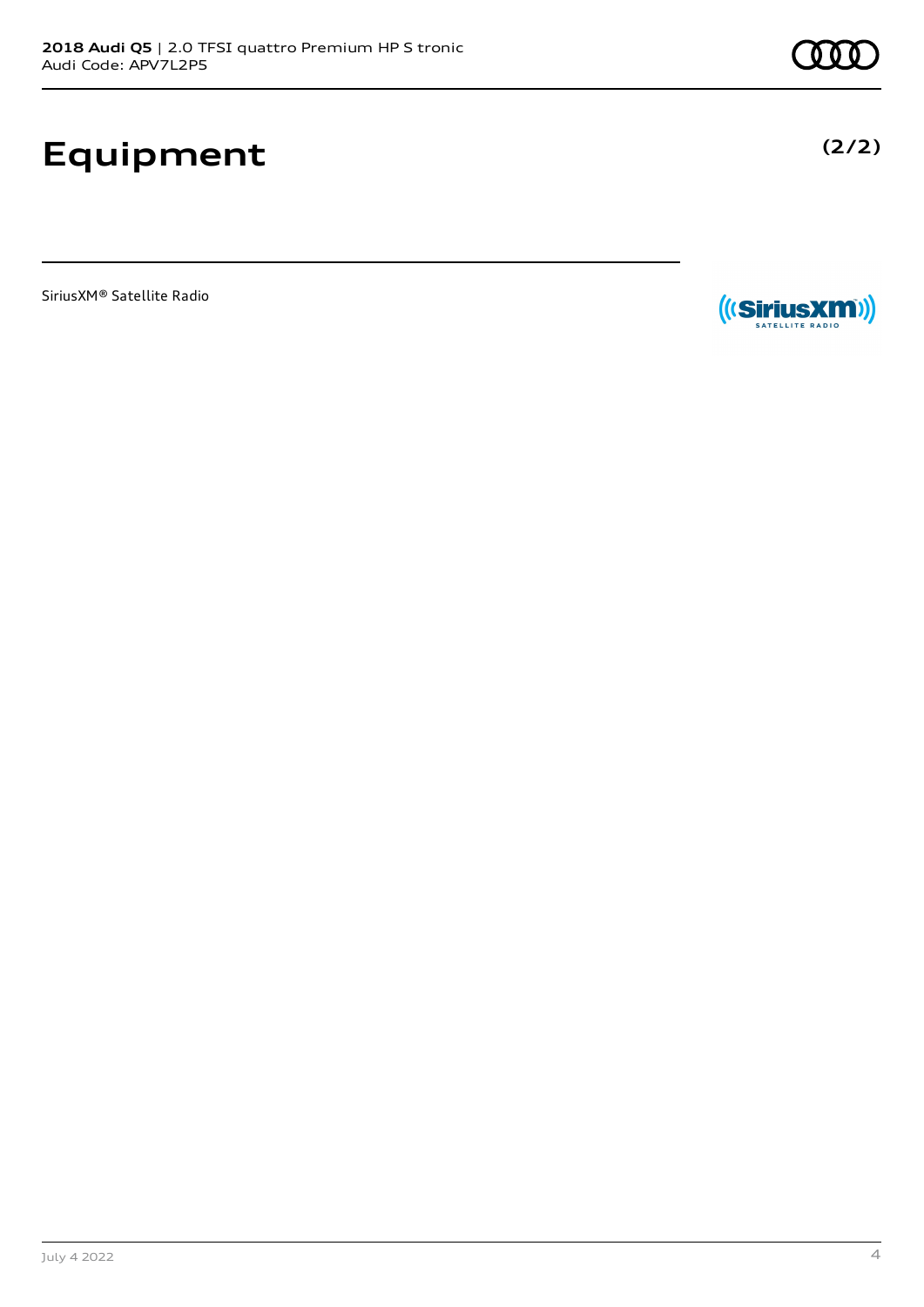### **Standard features**

### **Safety and Security**

| 4UB             | Driver and front passenger airbags                                  |
|-----------------|---------------------------------------------------------------------|
| UH1             | Electromechanical parking brake                                     |
| 8T2             | Cruise control with coast, resume and<br>accelerate features        |
| VC <sub>2</sub> | Garage door opener (HomeLink®)                                      |
| 4H3             | Integrated child door locks in rear doors                           |
| QZ7             | Electromechanical power steering                                    |
| 7K6             | Tire-pressure monitoring system                                     |
| 4X3             | Front thorax side airbags and Sideguard®<br>head curtain airbags    |
| 8N6             | Rain/light sensor for automatic windshield<br>wipers and headlights |
| 3B7             | Lower Anchors and Tethers for Children<br>(LATCH) in rear seats     |
|                 |                                                                     |

### **Exterior**

| 1D8   | Provision for towing bracket                             |
|-------|----------------------------------------------------------|
| 1S1   | Car jack                                                 |
| 1 B A | Dynamic suspension system                                |
| 3S1   | Aluminum roof rails                                      |
| 511   | Adaptive rear spoiler                                    |
| 8TH   | Xenon plus headlights with LED daytime<br>running lights |
| HX2   | 18" 235/60 all-season tires                              |
| 8SP   | LED taillights with dynamic turn signals                 |
| VW1   | Rear privacy glass                                       |
| 47F   | Black trim around exterior side windows                  |
| 40R   | 18" 5-double-spoke-dynamic design wheels                 |
|       |                                                          |

| <b>Interior</b> |                                                                                     |
|-----------------|-------------------------------------------------------------------------------------|
| QE1             | Storage package                                                                     |
| 4M3             | Four beverage holders                                                               |
| 3FA             | No panoramic sunroof                                                                |
| 7M <sub>0</sub> | Plastic door sill inlays                                                            |
| 6N)             | Cloth headliner                                                                     |
| 9AQ             | Three-zone automatic climate control                                                |
| 417             | Auto-dimming interior rear view mirror with<br>digital compass                      |
| QQ1             | LED interior lighting package                                                       |
| 1XW             | Three-spoke multifunction steering wheel                                            |
| 7F9             | Leather-wrapped gear selector                                                       |
| 4E7             | Power tailgate                                                                      |
| 5XF             | Driver and front-passenger extendable sun<br>visors with illuminated vanity mirrors |
| <b>3NS</b>      | Sliding, split folding 40/20/40 rear<br>seatbacks with adjustable recline           |
| 7HA             | Without extended leather package                                                    |
| N1F             | Leather seating surfaces                                                            |
| 5MG             | Dark Brown Walnut Wood inlays                                                       |

| 6K9 | Audi pre sense® basic and Audi pre sense®<br>city                                                                                             |
|-----|-----------------------------------------------------------------------------------------------------------------------------------------------|
| 2H1 | Audi drive select                                                                                                                             |
| 7W1 | Audi pre sense <sup>®</sup> basic                                                                                                             |
| UI2 | Audi smartphone interface including Apple<br>CarPlay <sup>™</sup> and Google <sup>™</sup> Android Auto <sup>™</sup> for<br>compatible devices |
| KA2 | Rear view camera                                                                                                                              |

**Infotainment and Driver Assistance**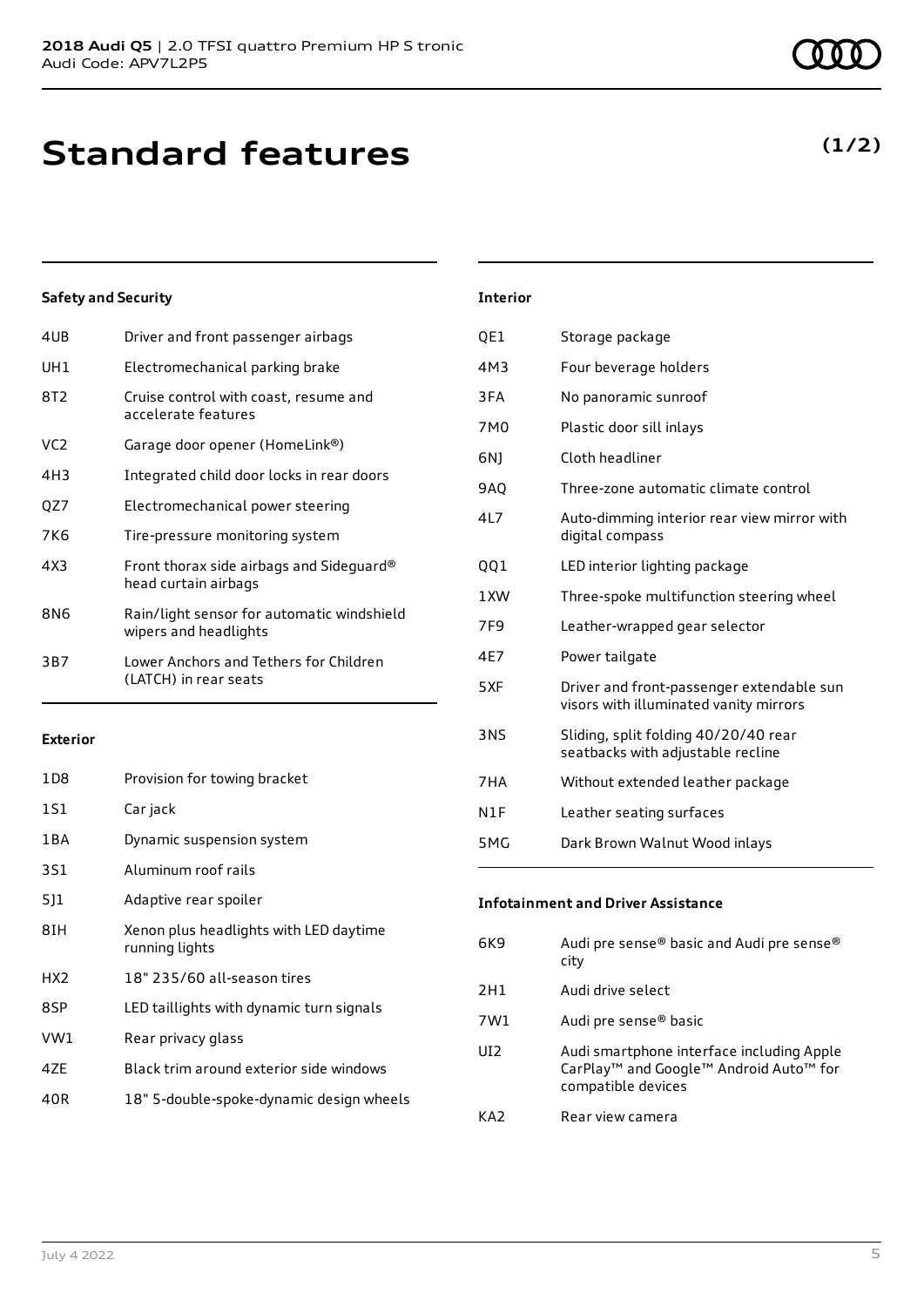**(2/2)**

### **Standard features**

### **Infotainment and Driver Assistance**

| 9VD | Audi sound system |
|-----|-------------------|
|-----|-------------------|

9ZX BLUETOOTH® wireless technology preparation for compatible devices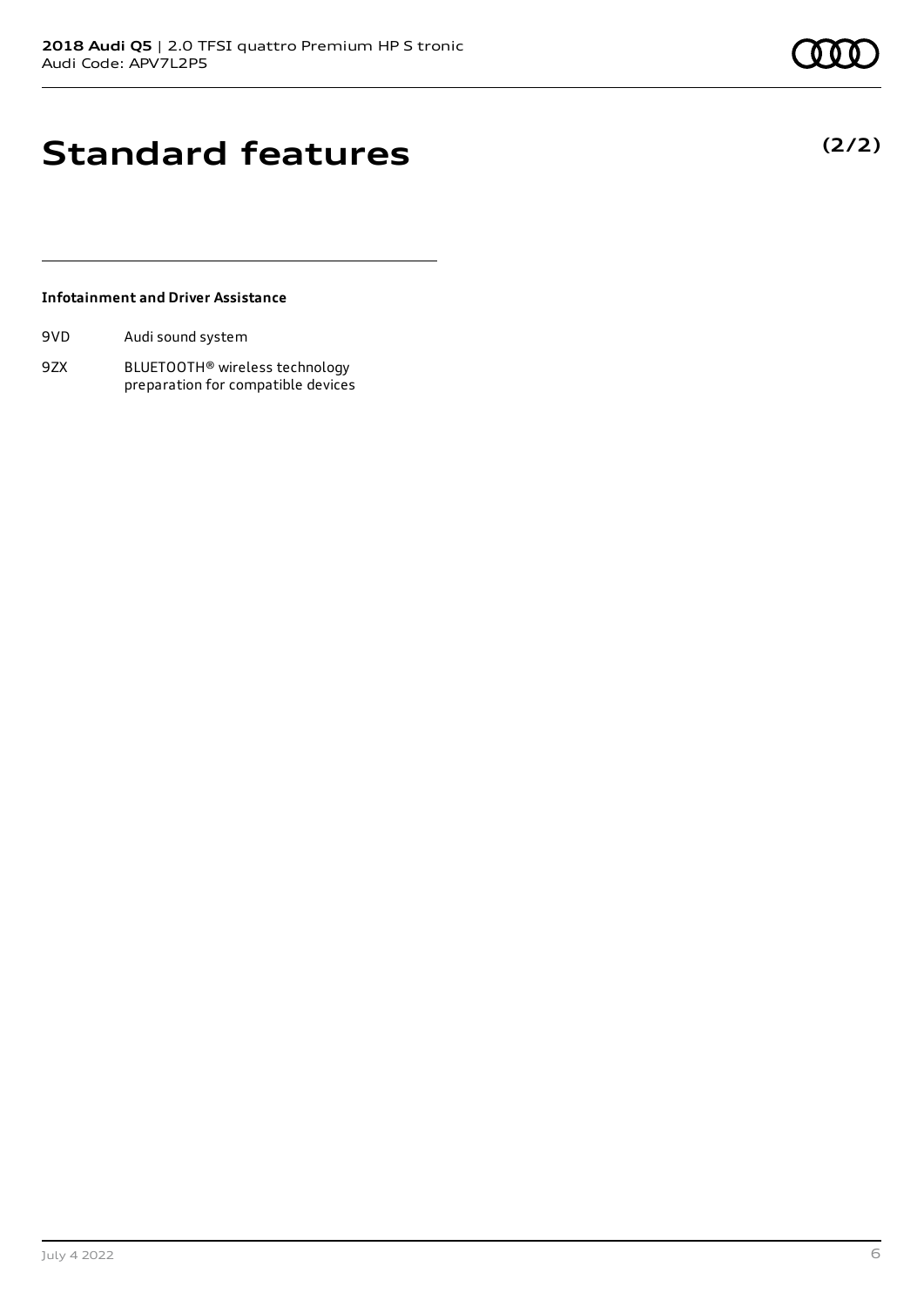### **Dealer remarks**

- 3-Step Heated Front Seats
- Leather Seats
- Navigation System
- Keyless Start
- Bluetooth Connection
- Rear Spoiler
- All Wheel Drive
- Black; Leather Seating Surfaces
- Brilliant Black

This vehicle includes a Money-Back Guarantee\* and passed our precise inspection process. Best of all the price you see is the price you pay. No haggling. No back and forth. No pressure. And this price is so good it is guaranteed. \*Money-Back Guarantee is valid for 5 days or 250 miles, whichever comes first. Subject to certain terms and conditions. See store for details. Some restrictions apply.

Audi South Orlando has a wide selection of exceptional pre-owned vehicles to choose from, including this 2018 Audi Q5. CARFAX BuyBack Guarantee is reassurance that any major issues with this vehicle will show on CARFAX report. This Audi Q5 Premium has a tough exterior complemented by a well-designed interior that offers all the comforts you crave. You appreciate the finer things in life, the vehicle you drive should not be the exception. Style, performance, sophistication is in a class of its own with this stunning Audi Q5 Premium. All-wheel drive means peace of mind all the time. This Brilliant Black AWD Audi enjoys a host offeatures, including exceptional acceleration and superior stability so you can drive with confidence. In addition to being well-cared for, this Audi Q5 has very low mileage making it a rare find. Added comfort with contemporary style is the leather interior to heighten the quality and craftsmanship for the Audi Q5 Premium.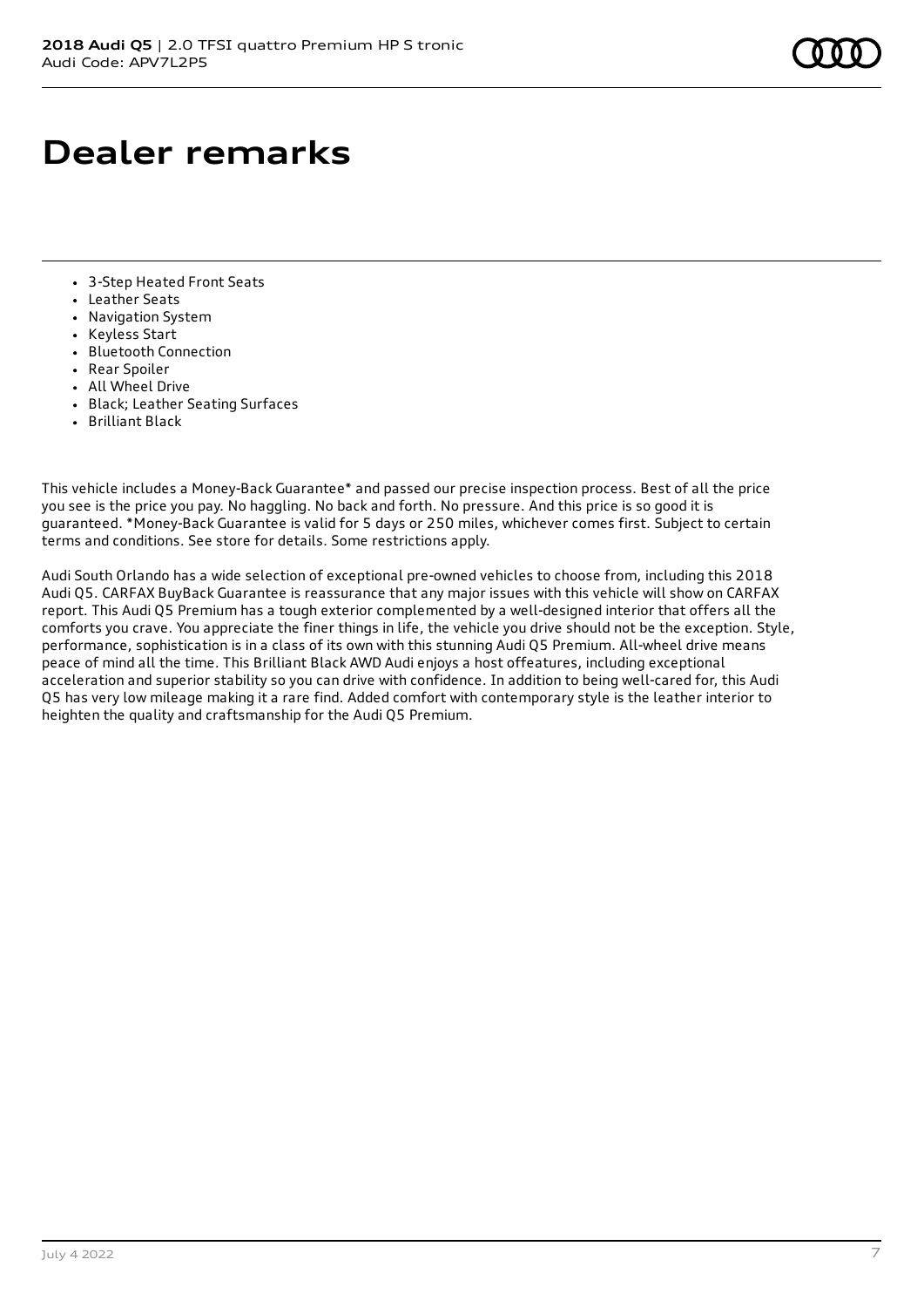### **Technical Specifications**

### **Engineering | Performance**

| Engine type                                 | Four-cylinder                                 |
|---------------------------------------------|-----------------------------------------------|
| Acceleration (0 - 60<br>mph)                | 5.9 seconds seconds                           |
| Engine block                                | Cast-iron                                     |
| Induction/fuel injection Turbocharged/TFSI® |                                               |
| Displacement                                | 2.01                                          |
| Cylinder head                               | Aluminum-alloy                                |
| Max. output ps/hp                           | 252 @ 5,000 - 6,000 @ rpm                     |
| stroke                                      | Displacement/Bore and 1,984/82.5 x 92.8 cc/mm |
| Top track speed <sup>1</sup>                | 130 mph mph                                   |
| Torque                                      | 273 @ 1,600 - 4,500 lb-ft@rpm                 |
| Valvetrain                                  | 16-valve DOHC with Audi valvelift<br>system   |

### **Transmission | Drivetrain**

| 0.508:1                                                                                                                                                   |
|-----------------------------------------------------------------------------------------------------------------------------------------------------------|
| 5.302:1                                                                                                                                                   |
| 0.386:1                                                                                                                                                   |
| 1.057:1                                                                                                                                                   |
| Seven-speed S tronic <sup>®</sup> dual-clutch<br>automatic transmission and<br>quattro <sup>®</sup> all-wheel drive with ultra <sup>®</sup><br>technology |
| 2.190:1                                                                                                                                                   |
| 1.517:1                                                                                                                                                   |
| 2.750:1                                                                                                                                                   |
| 3.188:1                                                                                                                                                   |
|                                                                                                                                                           |

### **Steering**

| Steering type                              | Electromechanical power steering<br>system |
|--------------------------------------------|--------------------------------------------|
| Turning diameter, curb- 38.4 ft<br>to-curb |                                            |
| Steering ratio                             | 15.8:1                                     |
|                                            |                                            |

### **Suspension**

| Front axle | Five-link front suspension |
|------------|----------------------------|
| Rear axle  | Five-link rear suspension  |

#### **Brakes**

| Front brakes | 13.3 (ventilated disc) in |
|--------------|---------------------------|
| Rear brakes  | 13.0 (ventilated disc) in |

Alternator 110-150 A Battery 420 A/75 Ah **(1/2)**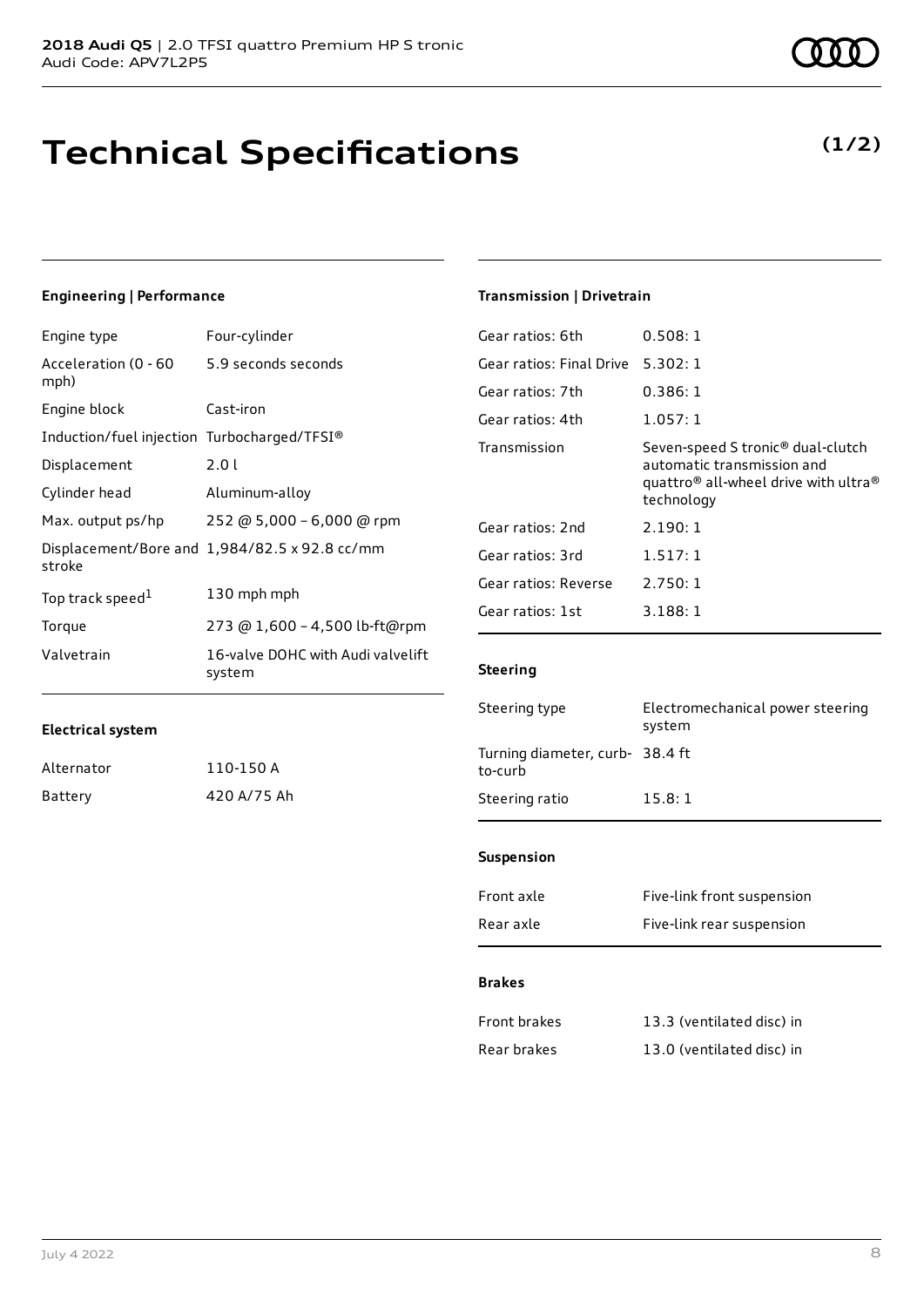### **Technical Specifications**

| Material                      | Multi-material body construction<br>(steel and aluminum composition)                      |  |
|-------------------------------|-------------------------------------------------------------------------------------------|--|
| <b>Warranty   Maintenance</b> |                                                                                           |  |
| Warranty                      | 4-year/50,000-mile Audi New<br>Vehicle Limited Warranty                                   |  |
| Maintenance                   | 12-month/10,000-mile (whichever<br>occurs first) NO CHARGE first<br>scheduled maintenance |  |

### **Exterior Measurements**

**Body**

| Height                           | 65.3 in  |
|----------------------------------|----------|
| Overall width without<br>mirrors | 74.5 in  |
| Length                           | 183.6 in |
| Wheelbase                        | 111.0 in |
| Drag coefficient                 | 0.32 Cw  |
| Overall width with<br>mirrors    | 84.3 in  |
| Track rear                       | 63.3 in  |
| Track front                      | 63.6 in  |
| Curb weight                      | 4,045 lb |
| Ground clearance,<br>loaded      | 8.2 in   |

#### **Interior measurements**

| Seating capacity                          | 5                      |
|-------------------------------------------|------------------------|
| Shoulder room, rear                       | 56.5 in                |
| Head room with front<br>sunroof           | $40.2$ in              |
| Leg room, rear                            | 37.8 in                |
| Shoulder room, front                      | 57.7 in                |
| Head room with rear<br>sunroof            | 37.7 in                |
| Head room, rear                           | 39.3 in                |
| Leg room, front                           | 41.0 in                |
| Head room, front                          | 41.7 in                |
| Cargo volume, rear<br>seatbacks up/folded | 26.8/60.4 cu ft, cu ft |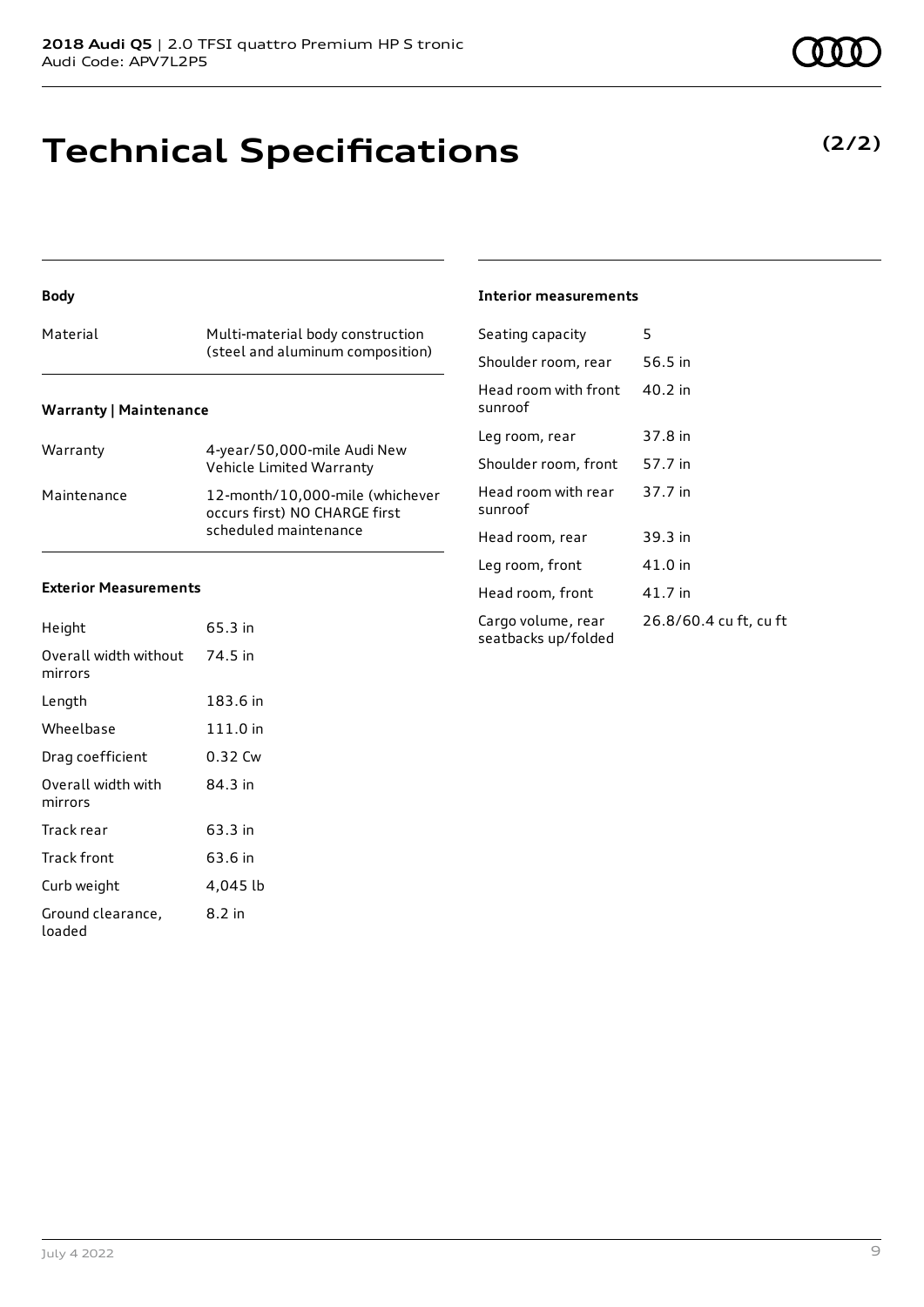### **Consumption- and emission**

### **Consumption by NEDC**

| urban       | $23$ mpg |
|-------------|----------|
| extra-urban | 27 mpg   |
| combined    | $25$ mpg |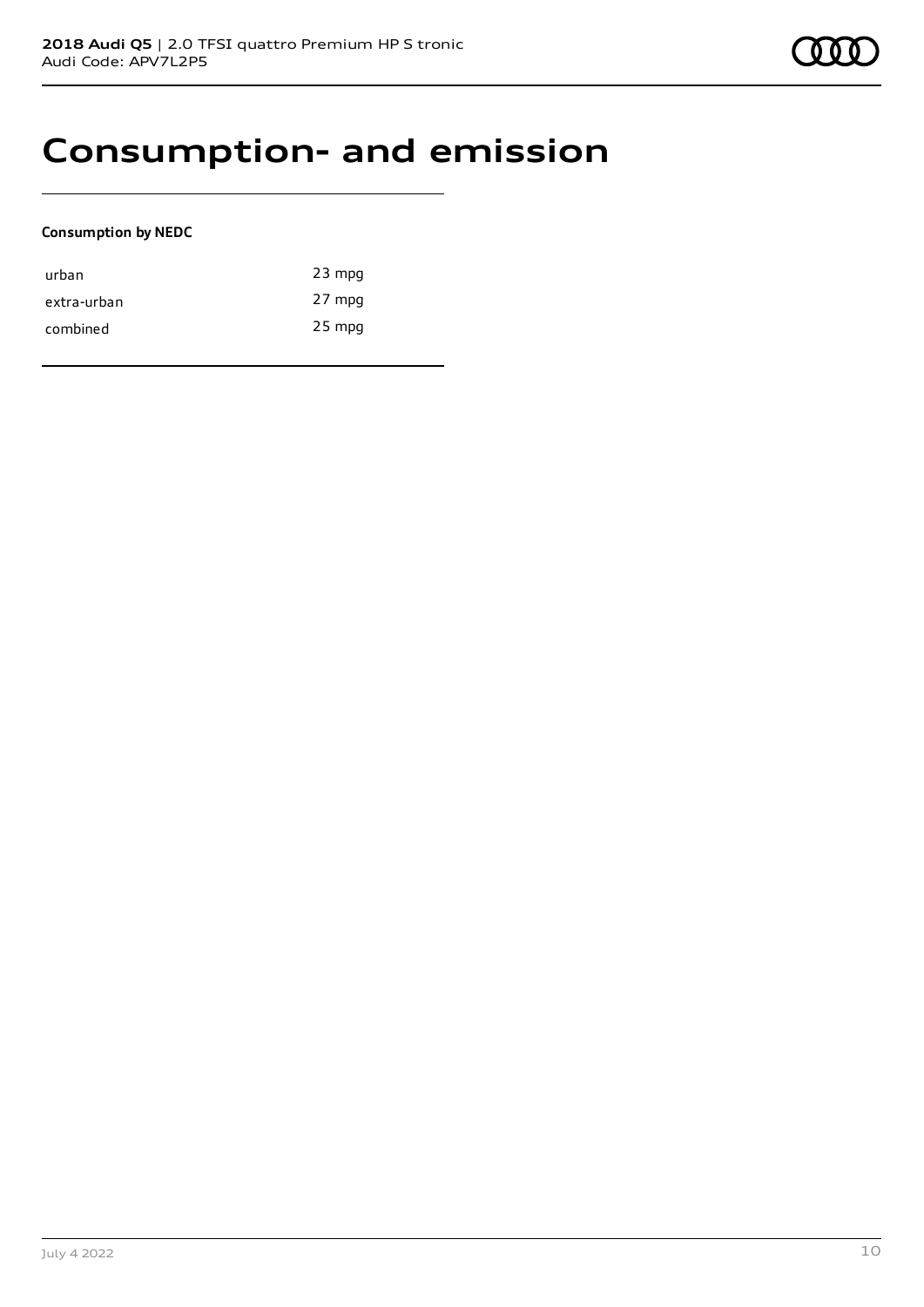

### **Contact**

Dealer **Audi South Orlando**

4725 Vineland Road 32811 Orlando FL

Phone: +14072642945 FAX: 4072642941

www: [https://www.audisouthorlando.com](https://www.audisouthorlando.com/)